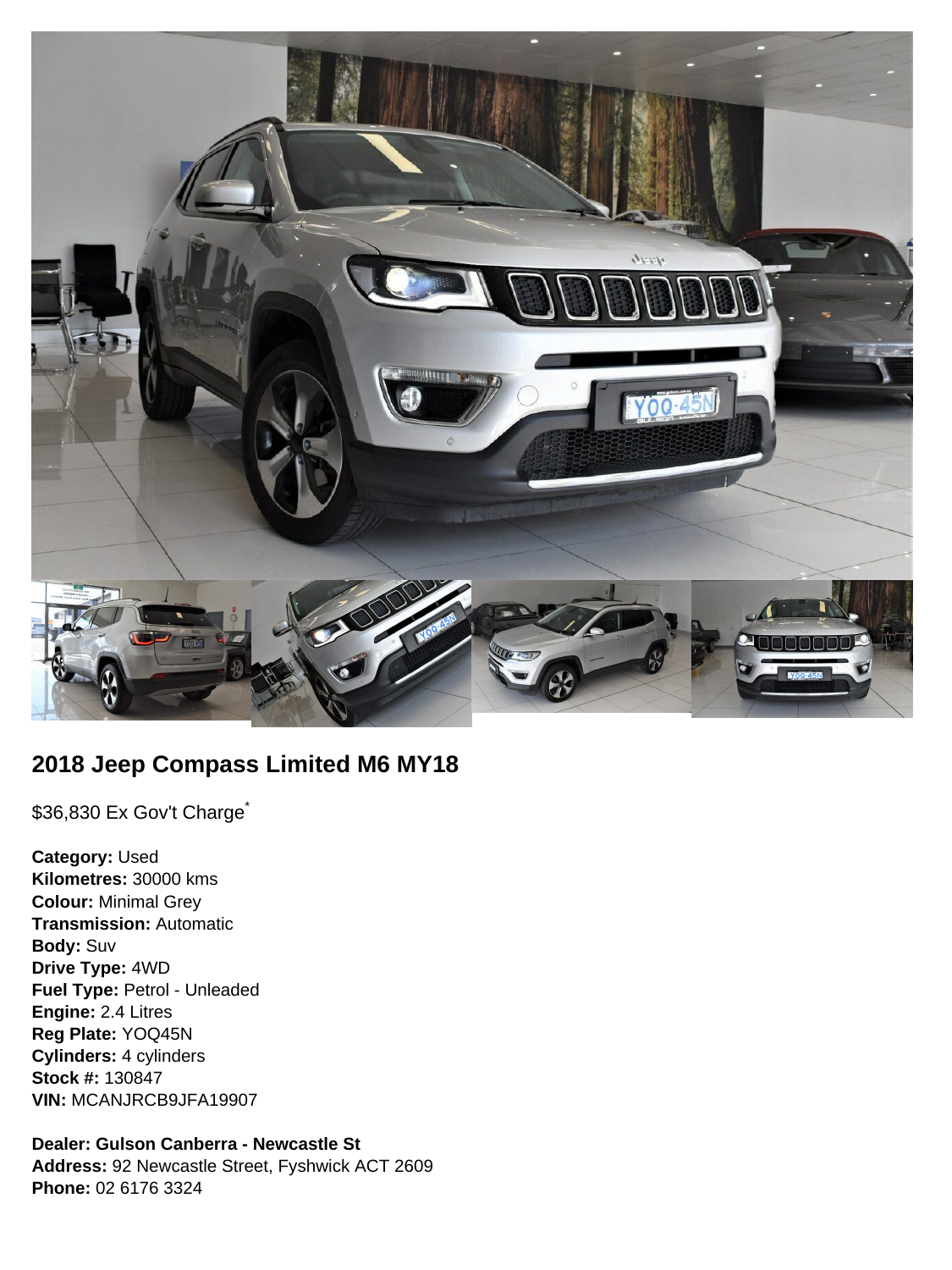## **Dealer Comments**

COVID-19 Update: We are taking all necessary precautions to minimise the impact on our customers whilst maintaining safety for all. We welcome you visiting our showrooms with confidence. We can also offer you in-depth virtual tours of our vehicles through video and can even bring this vehicle to your home or workplace for a test drive if you would prefer (local area only). Test drives are appointment only to allow for pre-preparation.

\*\*\*\*\*\*\*\*\*\*\*\*\*PRICE IS FIXED\*\*\*\*\*\*\*\*\*\*\*\*\*\*

\*\*\* EX-DEMO LOW KM BE THE FIRST OWNER BALANCE OF 5 YEARS FACTORY WARRANTY \*\*\* This car is a 2.4 Litre 4-cylinders petrol engine with a 9-speed automatic transmission and has travelled only 12 837 kilometers.

 Remarkable Features: -Smart Device Integration - Apple CarPlay -Smart Device Integration - Android Auto -Smart Device App Display/Control -9 Speaker Stereo -Digital Radio Receiver (DAB+) -Parking Assistance - Automated Steering -Camera "" Rear Park Distance "" Front Sensor -Central Locking - Key Proximity -Rain Sensor (Auto wipers) -GPS (Satellite Navigation) -Tyre Pressure Monitoring - with logging/display

We are proud to introduce to you an absolutely amazing example of this 2018 Jeep Compass Limited Auto 4x4 MY18 which is finished in the highly desirable Minimal Grey accompanied with Black soft leather. Kept in amazing condition and this vehicle comes with all the comfort and style.

This is the one that youve been waiting for look no further this vehicle is sure to impress you 1st to see will buy.

If you are a genuine buyer please inquire. We appreciate your understanding.

 You will not be disappointed with how this vehicle presents. All our cars are workshop tested to ensure that they meet our standards and to ensure that we only deliver the highest quality vehicles.

Amazing Car to Drive

\*\*\*\*\*\*\*\*\*\*\*\*\*\*\*\*\*\*\*\*\*\*\*\*\*\*\*\*\*\*\*\*\*\*\*\*\*\*\*\*\*\*\*\*\*\*\*\*\*\*\*\*\*\*\*\*\*\*\*\*\*\*\*\*\*\*\*\*\*\*\*\*\*\*\*\*\*\*\*\*\*\*\*\*\*\*\*\*\*\*

All our cars go through fully workshop & inspection & safety check. Buy used car with confidence through us.

\*\*\*\*\*\*\*\*\*\*\*\*\*\*\*\*\*\*\*\*\*\*\*\*\*\*\*\*\*\*\*\*\*\*\*\*\*\*\*\*\*\*\*\*\*\*\*\*\*\*\*\*\*\*\*\*\*\*\*\*\*\*\*\*\*\*\*\*\*\*\*\*\*\*\*\*\*\*\*\*\*\*\*\*\*\*\*\*\*\*

We make car buying easy. Click Enquiry now & Come in to talk with one of our experienced and friendly consultants and take your new car for a test drive.

\*\*\*\*\*\*\*\*\*\*\*\*\*\*\*\*\*\*\*\*\*\*\*\*\*\*\*\*\*\*\*\*\*\*\*\*\*\*\*\*\*\*\*\*\*\*\*\*\*\*\*\*\*\*\*\*\*\*\*\*\*\*\*\*\*\*\*\*\*\*\*\*\*\*\*\*\*\*\*\*\*\*\*\*\*\*\*\*\*\*

Thank you for your time and consideration in reviewing our 2018 Jeep Compass Limited Auto 4x4 MY18.

\*\*\*\*\*\*\*\*\*\*\*\*\*\*\*\*\*\*\*\*\*\*\*\*\*\*\*\*\*\*\*\*\*\*\*\*\*\*\*\*\*\*\*\*\*\*\*\*\*\*\*\*\*\*\*\*\*\*\*\*\*\*\*\*\*\*\*\*\*\*\*\*\*\*\*\*\*\*\*\*\*\*\*\*\*\*\*\*\*\*

DONT MISS OUT BOOK YOUR TEST DRIVE TODAY!!!!!!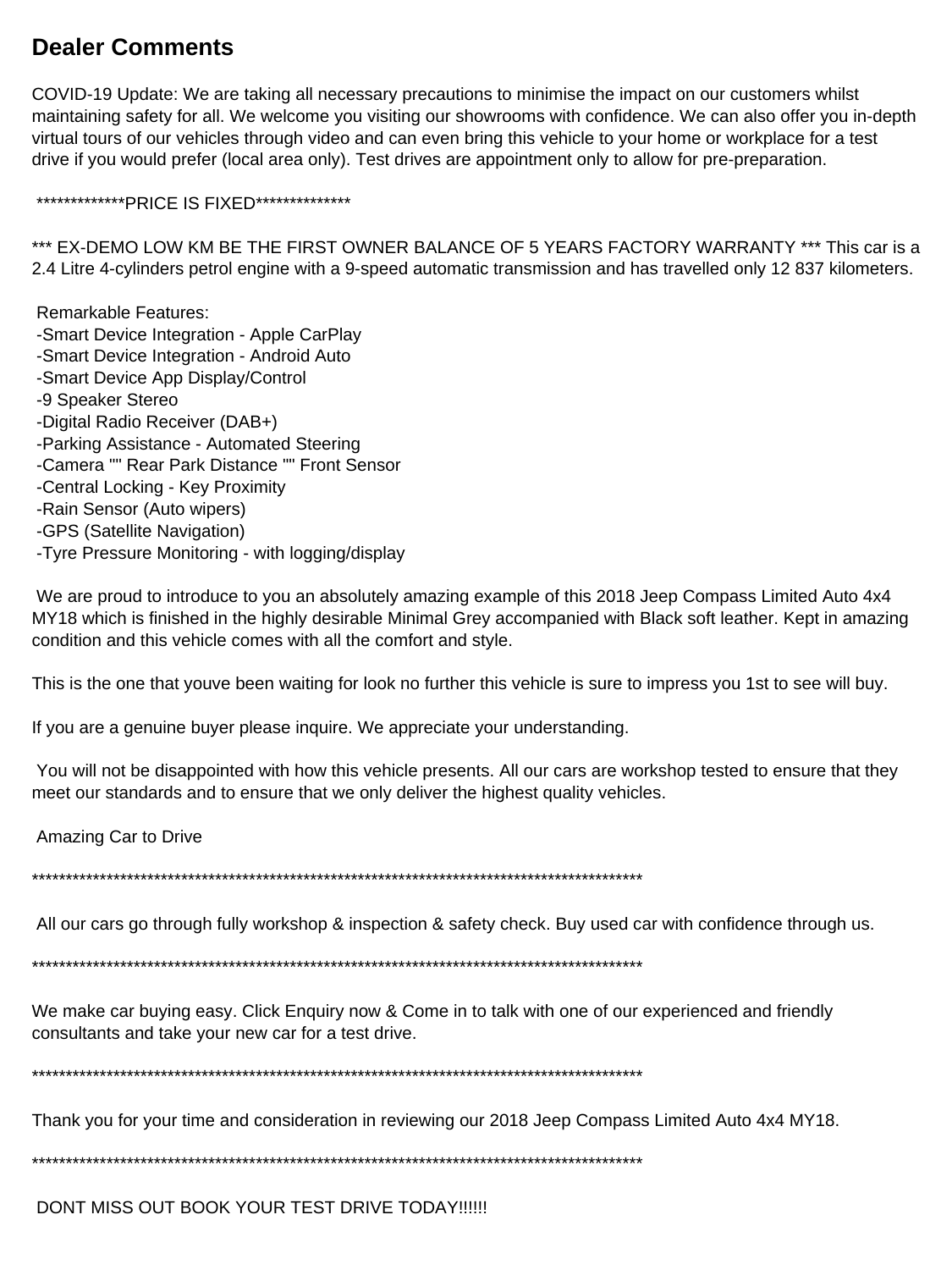\*\*\*\*\*\*\*\*\*\*\*\*\*\*\*\*\*\*\*\*\*\*\*\*\*\*\*\*\*\*\*\*\*\*\*\*\*\*\*\*\*\*\*\*\*\*\*\*\*\*\*\*\*\*\*\*\*\*\*\*\*\*\*\*\*\*\*\*\*\*\*\*\*\*\*\*\*\*\*\*\*\*\*\*\*\*\*\*\*\*

 We are Canberras first licensed dealer and pride ourselves on offering a great customer experience when buying a car, servicing a car or even selling us your car. A family run business for over 50 years we are authorised dealers for Porsche - Alfa Romeo - Fiat - Chrysler - Jeep and Dodge. Our dedicated team welcome your inquiry. We offer: \* Professional and efficient service \* Delivery Australia Wide can be arranged \* Great finance packages with major lenders \* Full range of Warranty packages available.

\* If the price does not contain the notation that it is "Drive Away No More to Pay", the price may not include additional costs, such as stamp duty and other government charges. Please confirm price and features with the seller of the vehicle.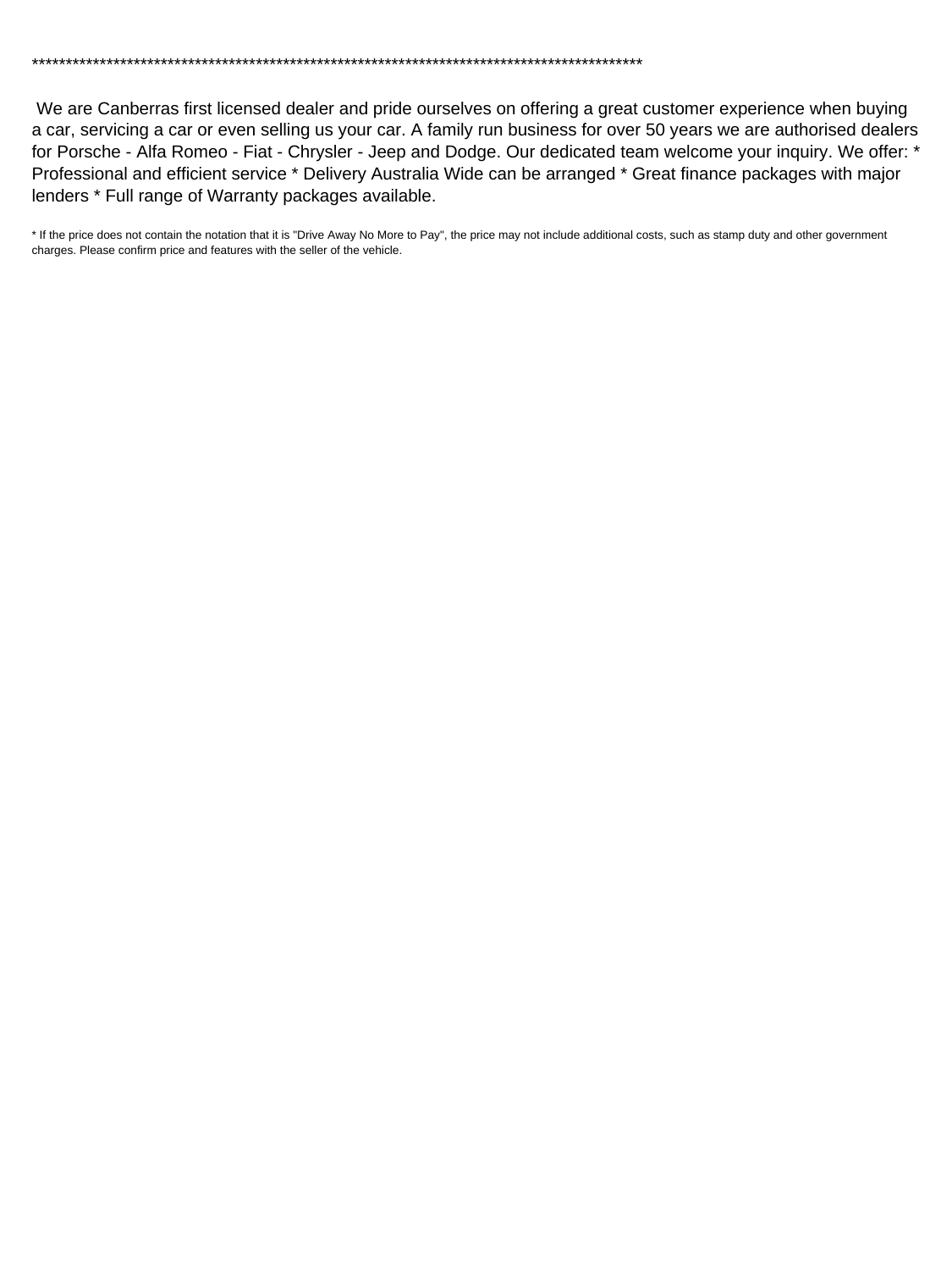## **Features and Specifications**

## **Audio, Visual & Communication**

Audio - Aux Input Socket (MP3/CD/Cassette) Audio - Aux Input USB Socket Bluetooth System 9 Speaker Stereo Multi-function Control Screen - Colour **Premium Sound System** Premium Sound System Radio - Digital (DAB+) <br>
Smart Device App Display/Control Smart Device Integration - Android Auto Smart Device Integration - Apple CarPlay Subwoofer

### **Instruments & Controls**

GPS (Satellite Navigation) Speed Limiter Tyre Pressure Monitoring:- with logging/display

#### **Interior**

Leather Gear Knob Leather Seats Leather Steering Wheel

### **Lights & Windows**

Daytime Running Lamps Form Form of the Control of the Control of the Control of Trumps - Front Headlamps - Bi-Xenon (for low & high beam) Headlamps - Electric Level Adjustment Headlamps Automatic (light sensitive) Lamps - Cornering Side Indicator Activated Power Windows - Front & Rear **Rain Sensor (Auto wipers)** Rear View Mirror - Electric Anti Glare **Rear Windows - Extra Dark/Privacy** Rear Wiper/Washer Tail Lamps - LED

## **Safety & Security**

Airbags - Head for 2nd Row Seats Airbags - Side for 1st Row Occupants (Front) Camera - Rear Vision Central Locking - Key Proximity Central Locking - Once Mobile Central Locking - Remote/Keyless Control - Electronic Stability Control - Park Distance Front Control - Park Distance Rear Control - Rollover Stability Control - Traction ABS (Antilock Brakes) Control - Trailer Sway Engine Immobiliser Airbag - Driver Airbag - Knee Driver Seatbelt - Adjustable Height 1st Row **Airbag - Passenger** Airbag - Passenger Airbags - Head for 1st Row Seats (Front)

## **Seating**

Electric Seat - Drivers with Memory Electric Seat - Passenger Heated Seats - 1st Row Seat - Driver with Electric Lumbar

Hill Holder **Parking Assistance - Automated Steering**